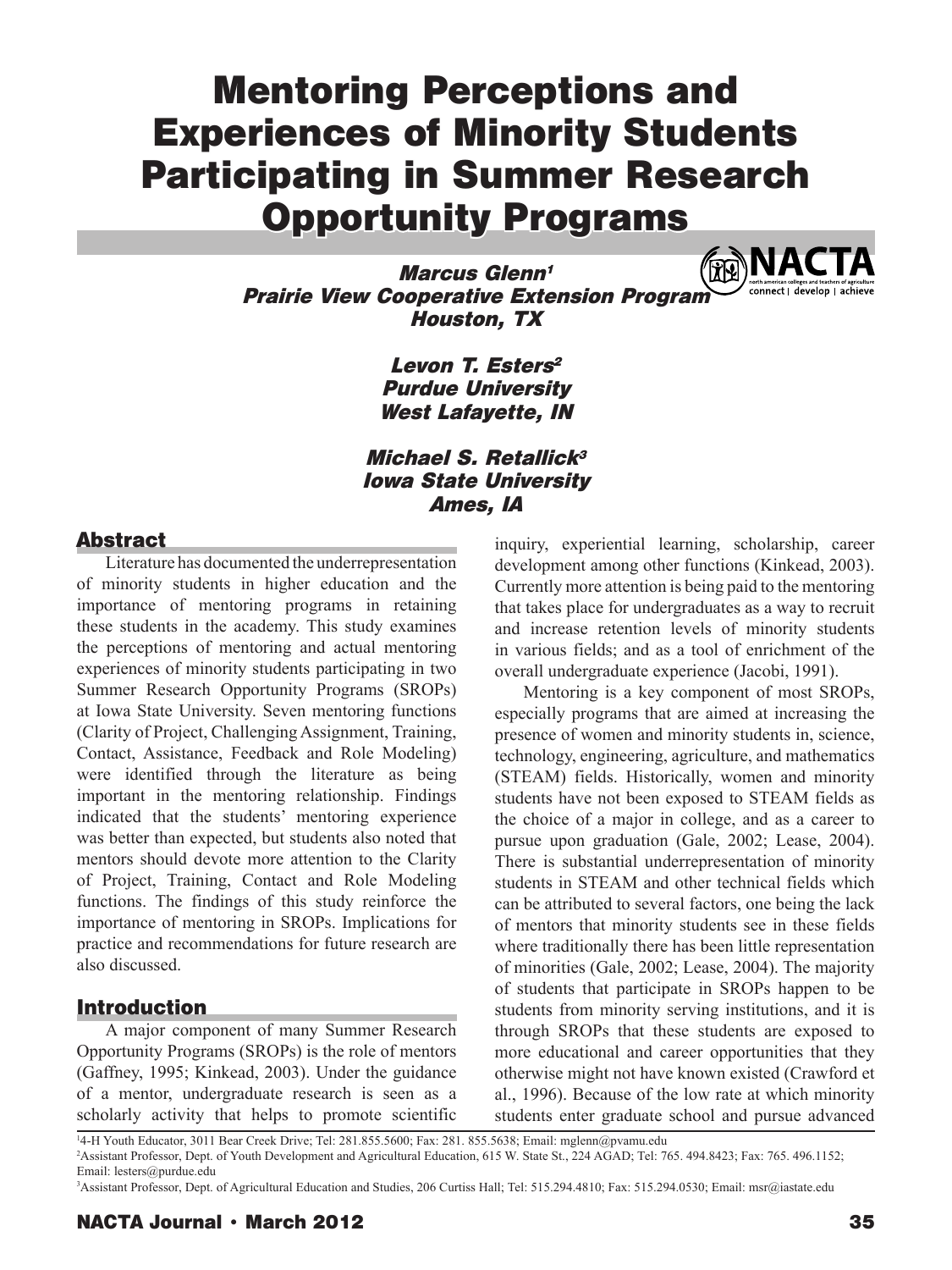degrees, several authors have examined the impact of mentoring on their educational and career goals (see Crawford et al., 1996; Tenenbaum et al., 2001; Thomas et al., 2007). These studies have documented an increase in retention and persistence among minority students to pursue advanced degrees, and remain in the academy when mentoring is made available to them as compared to students who may not have had a mentor (Crawford et al., 1996). Several benefits have been attributed to the mentoring of undergraduates including the enhancement of the educational experience and providing guidance related to career options (Chopin, 2002; Lopatto, 2007). Undergraduates who have an opportunity to participate in research with a faculty mentor are able to take the theory that they have learned or read about and put it into practice, as well as to reflect on the positive and negative aspects of the experience. Through this process, students are able to "do science," which entails being able to understand a research problem and determining what is needed to address the problem (Kardash, 2000).

Lease (2004) suggests that African Americans and other minority students usually have less information about educational and vocational options because they may not have been exposed to these opportunities, or had a mentor or role model to guide them in that process. Because of the lack of knowledge that these groups possess regarding various careers, mentoring is vital to the students' professional development (Thomas et al., 2007). The mentoring function in SROPs serves to guide the minority students that participate in them in an exploration of careers, and providing a "road map" to these careers through mentoring, and various activities that coordinators may plan for students (Lopatto, 2004). It is through the mentoring process that students are able to begin developing a career path as to what they may want to do with their lives upon graduating from their undergraduate institution. Career development has a broader meaning outside of solely choosing an occupation, and extends also into furthering educational goals. The interaction experienced with a mentor during a undergraduate research experience is extremely vital in the decision making process of deciding to stay in a particular field as an occupation, or to pursue graduate studies in a field (Crawford et al., 1996; Haring, 1999; Lopatto, 2007). The idea of the mentoring process through these experiences is that the student and mentor will develop a relationship where the student can go to the mentor for advice, and possibly model the career path of the mentor.

For this study, the researchers examined two SROPs at Iowa State University (ISU). Currently

there are two SROPs at ISU that aim to increase the presence of minority students in the STEAM fields. First, the George Washington Carver Internship Program (GWCIP) works to increase the presence of minority students in the agricultural and life science fields, while the Alliance for Graduate Education and the Professoriate (AGEP) which is funded through the National Science Foundation (NSF) aims to increase the minority presence in the science, technology, engineering and mathematic fields. Both of these SROPs utilize a mentor/student pairing process to acclimate students to the various research settings. In both of these SROPs, students work on research projects under the guidance of a faculty mentor to produce a project that is presented at a closing symposium.

There is a particular urgency in higher education to increase the number of minority students receiving advanced degrees (Foertsch et al., 2000), and to avoid further attrition of minority students, the federal government as well as institutions of higher education are promoting a wide array of programs aimed at recruiting and retaining these students in academia (Campbell and Campbell, 1997; Jacobi, 1991). It is through the mentoring process in SROPs undergraduate students are being prepared for a future in academia, a career in their chosen discipline, or for graduate school. To date there have been few attempts to understand the perceptions and experiences of minority students participating in SROPs.

Even with governmental and institutional support of SROPs there has been little research examining the mentoring experience of minority students. Furthermore, there has been practically no research done to empirically establish various functions that should be practiced throughout the course of an undergraduate research mentoring relationship. As such, the overall goal of this study was to better understand the experiences minority students had while participating in an SROP so that improved mentoring practices could be implemented by program coordinators.

# Conceptual Framework

Several studies have addressed the phenomena of mentoring, detailing various benefits, perceptions, experiences, and expectations of participating in undergraduate research (Bauer and Bennett, 2003; Lopatto, 2004; Nnadozie et al., 2001; Russell et al., 2007). However, few studies have empirically identified functions of a quality mentoring experience. Wunsch (1994) stated that "mentoring is a set of behaviors that can be defined, learned and practiced"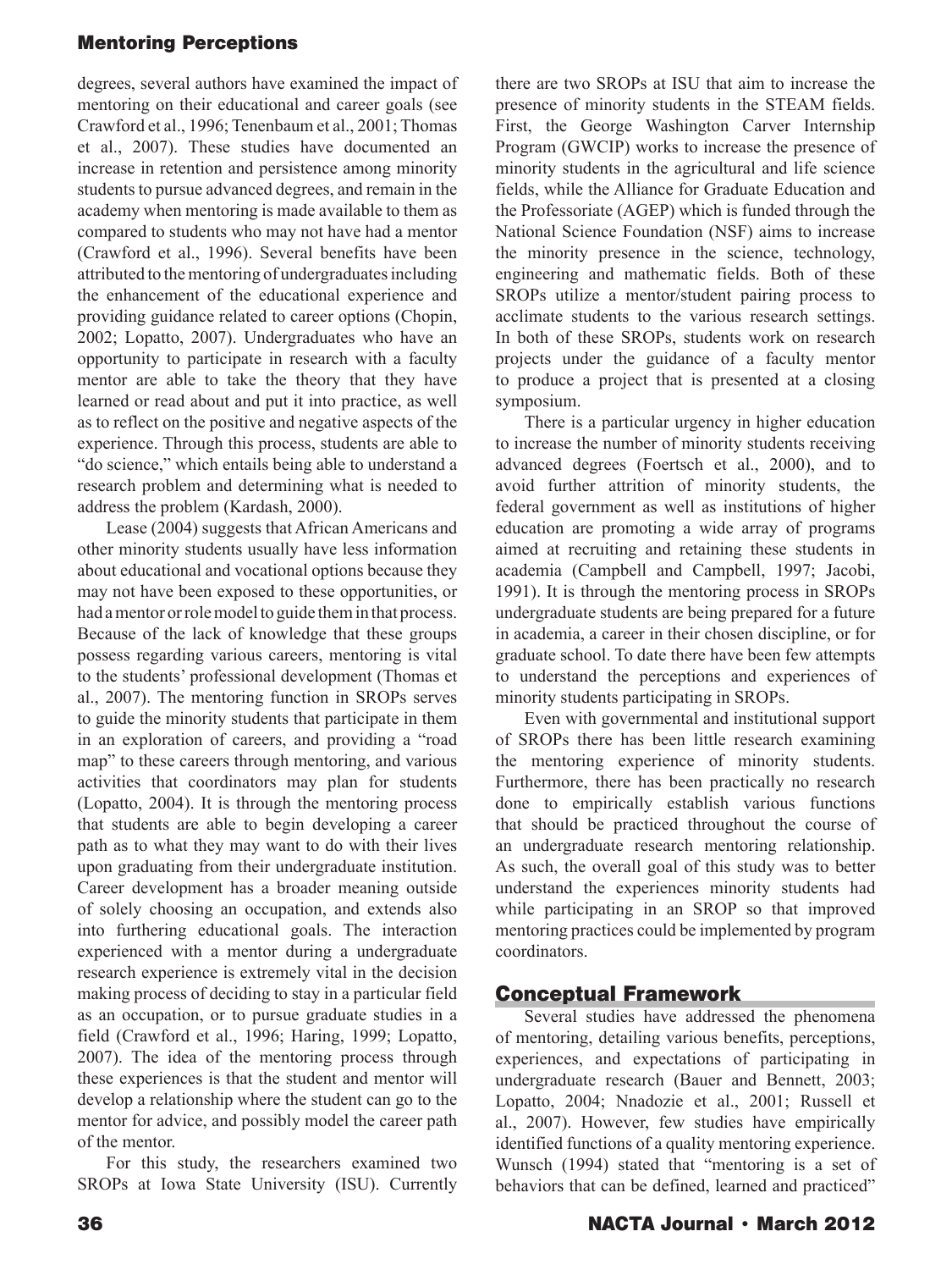(p.30). Based on a comprehensive review of the literature seven mentoring functions were identified which have been shown to be important in SROPs. These functions come from the work of Brzoska et al. (1987) who identified six functions essential to mentoring and Jacobi (1991) who after a review of mentoring literature identified 15 functions from various mentoring studies. Many of the functions that Brzoska cited were also cited by Jacobi, although there was one function that Jacobi cited that Brzoska did not include in his mentoring model. Isiyama (2007) provided two classifications where the mentoring functions are derived. The first of these classifications structure identifies functions of the mentoring and research experience "that contribute to the structures of the research problem or process" (p.541). The structure functions include: Clarity of Project, Challenging Assignment, and Training. The second classification of functions includes Consideration which "contributes to the emotional and social needs of the student" (p.541). The Consideration functions include: Contact, Assistance, Feedback and Role Modeling. Figure 1 provides an illustrative framework depicting the relationship between mentoring and the seven mentoring functions.

Clarity of Project is providing the student with clear and concise information as to which research project he or she will be working on. This should be done to ensure that the student and the mentor know what research activities will be performed. Often, students arrive on campus for their SROP experience with limited knowledge with many having no idea of the details of their research project. Some mentors



may have more than one student working in their lab during the summer, so it is important for the mentor to have the various projects that students are working on clarified. Providing a clear idea of what research is to be conducted will allow for a better match of mentor and student.

Challenging Assignments include providing the student with a task that adds to their knowledge base and skill set. Challenging Assignments are necessary because often a student may be engaged in an activity that doesn't contribute to the intellectual growth of the student. The assignment should not be impossible, but challenge the student so that they make intellectual gains (Kardash, 2000). Students are taking part in this experience to prove to themselves that they can conduct research and to see if the possibility of graduate school or a life of research is for them (Lopatto, 2004).

Training is providing the student with any technical or specialty training that he or she receives toward the completion of the research project. This function is important because many students who participate in SROPs may have little to no experience of being in a lab or research environment (Kardash, 2000). If students are working on a project in their field of study, the training they receive shows them how theory is practiced. Gonzalez (2001) suggests that "the primary mission of the research university is not merely carrying out research but training students to do research" (p.1624). The training mentors engage in with a student will be more than just technical training. Some students may come from an institution that does not emphasize research. In this instance, the mentor will have to train the student how to perform a review of literature and other skills that are associated with scientific writing.

Contact includes the interaction that occurs between the mentor and student. The contact that a student has with his or her mentor is very important to the success of the project and mentor relationship. The Contact function consists of two sub-functions. The first sub-function is formal contact and the second is informal contact. Both types of contact help develop the bond that the mentor and student have. Formal contact can be described as contact that takes place between a mentor and a student in a structured environment. Informal contact takes place outside of the structured environment of the lab, such as during lunch, or if the mentor invites the student to his or her house for dinner (Wolfe, 2006). These interactions between the mentor and student are vital to the success of the project and to the success of the mentoring relationship.

Assistance is providing the necessary help that a student may need in completing a research

NACTA Journal • March 2012 37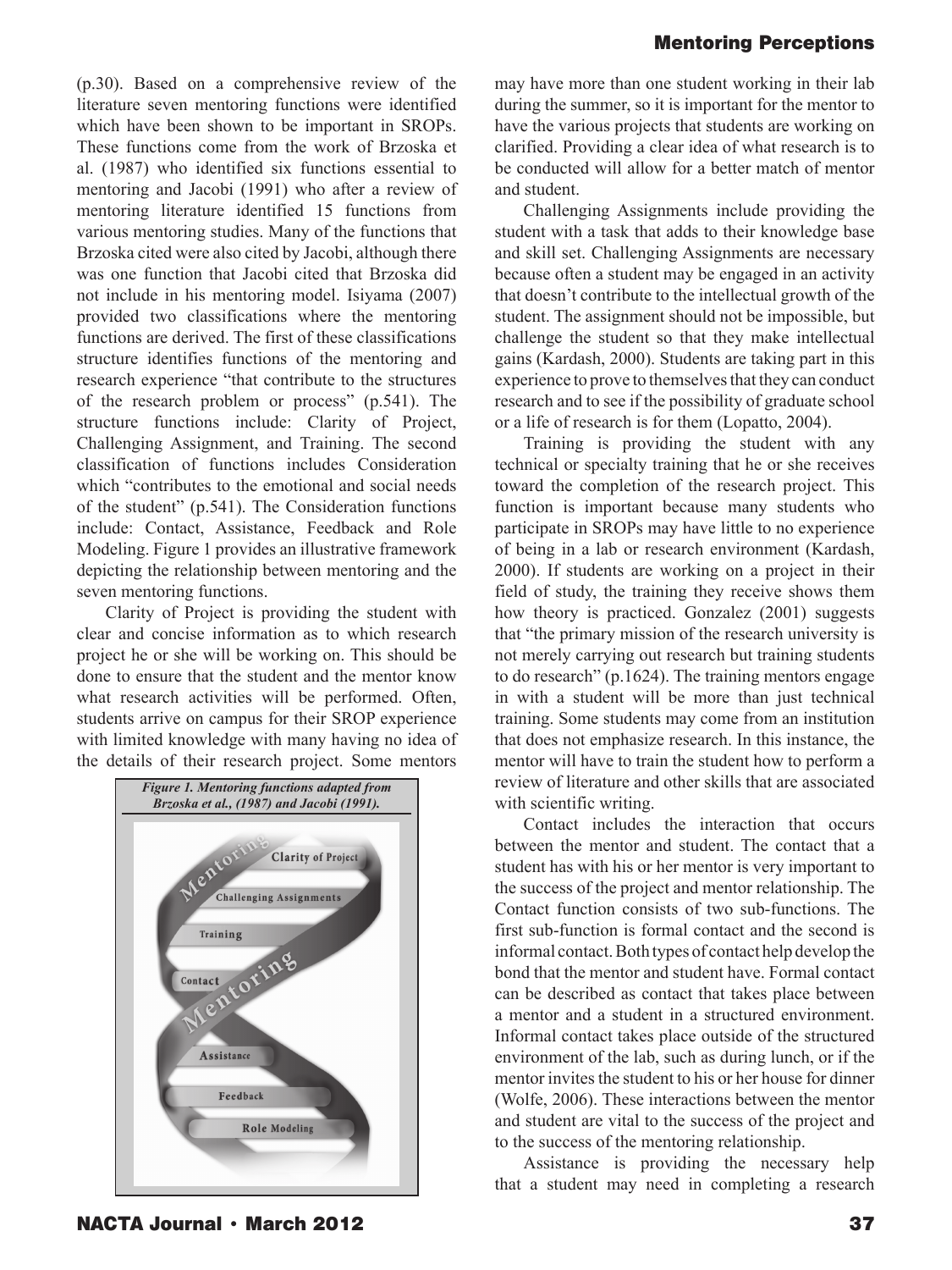project. The Assistance that is given to students in a mentoring relationship is in the form of direct or indirect assistance as well as through advice. Often, a student has more indirect assistance rather than direct assistance because in some settings the mentor may not be available to the student at all times. Often, a graduate student, lab assistant or post-doc will work more closely with the student and approach the faculty mentor when a problem has been encountered that he or she are not able to answer. Some level of direct assistance is needed even if it is just a brief meeting to check on the progress being made on the project by the student.

Feedback is a three step process which should include a pre-conference, observation, and postobservation conference (Brzoska et al., 1987). The feedback that a student receives from his or her mentor is vital to the success to the project (Wolfe, 2006). If a mentor is not providing feedback at key times of the project, several negative outcomes may occur in the relationship between the mentor and student. For example, the student may believe that he or she are headed in the right direction with the research, but come to find out the mentor may want to pursue other research goals.

Role Modeling in research settings should consist of helping the student develop professionally (Davidson and Foster-Johnson, 2001; Wolfe, 2006). The overall concept of Role Modeling is to show the student the quality traits of a good researcher. For example, if the project results in a manuscript that is suitable for publication, the mentor should help the student identify which journal the study would best fit in and help him or her prepare it for submission.

## **Purpose**

 The purpose of this study was to explore the mentoring perceptions and experiences of Summer Research Opportunity Program participants. The specific objectives of this study were to:

1. Identify the mentoring experiences of Summer Research Opportunity Program participants.

2. Identify the extent to which the seven mentoring functions were practiced by mentors in Summer Research Opportunity Programs.

#### Methods **Participants**

The population of this study was comprised of students who participated in either the George Washington Carver Internship Program (GWCIP) (n=34) or the Alliance for Graduate Education and the Professoriate (AGEP) (n=44) at Iowa State

University during the summers of 2006 thru 2008. The final sample consisted of 26 (68%) females and 12 (32%) males. Thirty (79%) of respondents identified themselves as African American or Black; 4 (10%) identified themselves as Latin/Hispanic; 2 (5%) identified themselves as Asian/Pacific Islander; 1 (3%) was Native American/American Indian and 1 (3%) identified themselves as 'other'. Twenty-three (60%) of the students indicated they participated in the AGEP, while 15 (40%) of the students participated in the GWCIP. Thirty-two (89%) of the students identified themselves as having a major in a STEAM disciplines (e.g. computer science, agricultural education, biology, electrical engineering, etc.), while four (11%) students majored in non-STEAM majors (e.g. physical education, human sciences, education).

# Research Procedures

This study used a descriptive survey design. Iowa State University's Institutional Review Board approved the study protocol and all participants provided informed consent prior to participation in the study. The researcher used SurveyMonkey to collect data, and track respondents and non-respondents. Data were collected using the five contact steps recommended for achieving high response rates (Dillman, 2000) which included: 1) a pre-notice email, 2) the questionnaire, 3) a thank you note/reminder email, 4) replacement questionnaire and 5) a final contact. Seventyeight questionnaires were emailed with 42 of the students responding for a response rate of 54%. The questionnaire used for this study was adapted from several studies that have measured the perceptions of the mentoring process and the satisfaction level of the mentoring process. After a review of relevant mentoring literature, instruments used by Allen (1997), Gale (2002), Lopatto (2004), and Wolfe (2006) were modified for use in this study. Participants were asked to select the most appropriate response from multiple choice or fill-in-blank items. To assess validity, the instrument was given to a panel of experts that included three faculty members from a Department of Agricultural Education and Studies at ISU. Cronbach's alpha was used to assess the questionnaire for reliability. Internal consistency reliabilities for the perceptions of mentoring and personal mentoring experiences sections of the questionnaire were .97 and .95 respectively. The first section of the questionnaire focused on identifying the student's initial perceptions of mentoring. This section consisted of 37 statements that assessed the extent to which the student believed selected mentoring functions should be practiced. This section utilized a four-point Likert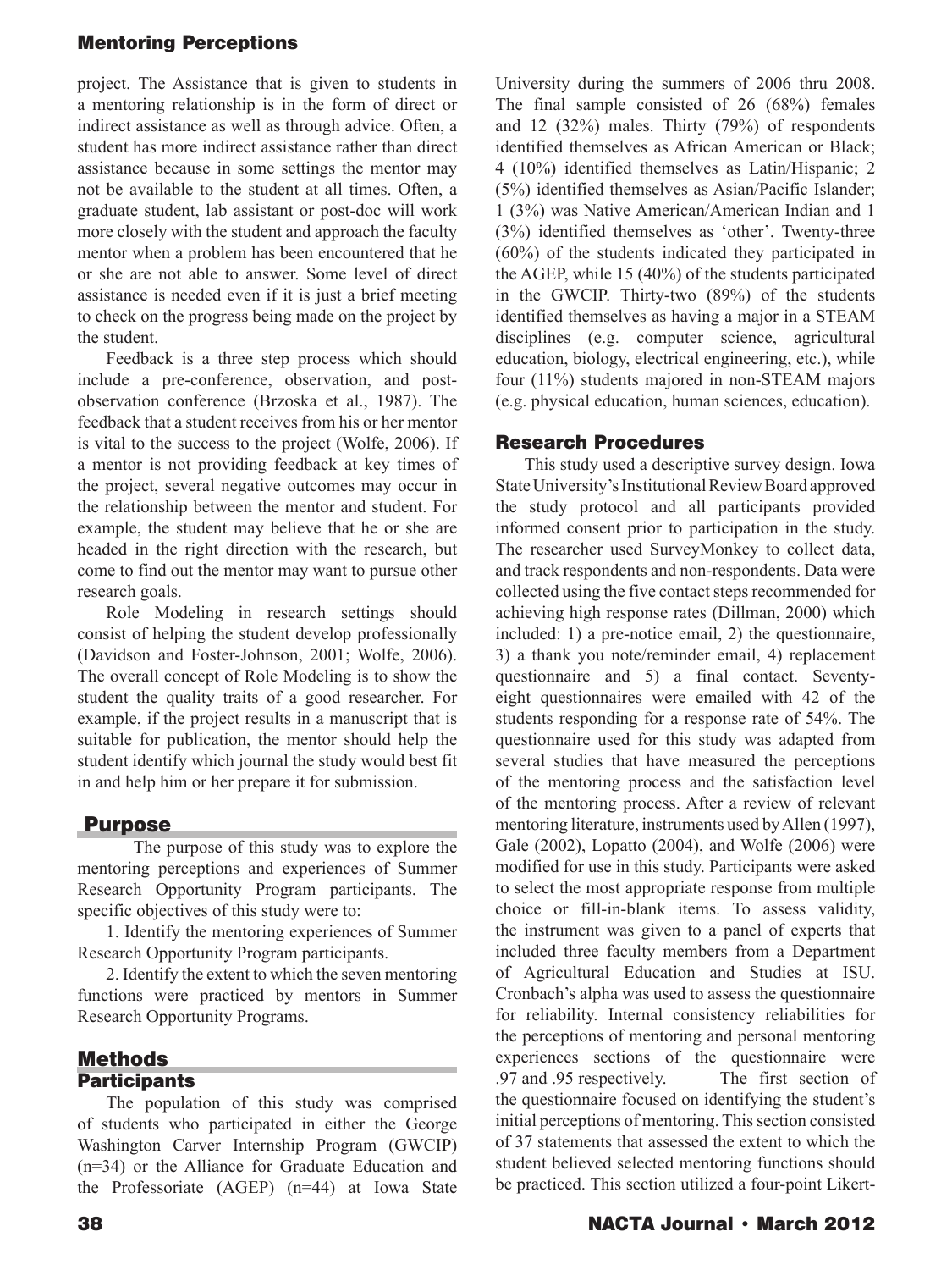type scale ranging from  $(1=$  strongly disagree to  $4=$ strongly agree). Section two focused on the actual mentoring experience of the student and to what extent selected mentoring functions were practiced. Similar to section one, 37 statements were used to measure the mentoring experiences and the extent to which the mentoring functions were practiced. Section two utilized a four-point Likert-type scale ranging from  $(1=$  strongly disagree to  $4=$  strongly agree). Section two had four additional questions that also measured how the mentoring functions were practiced. These four questions were multiple-choice in nature. The questionnaire also utilized open-ended questions used by Allen (1997) that were modified to ascertain the students' level satisfaction with the mentoring program.

Because the participants of this study represented a specialized population no sampling techniques were used (Gale, 2002). Descriptive statistics including frequencies, means, percentages, and standard deviations were used to describe the extent to which mentoring functions were being practiced by mentors. Paired t-test analyses were used to compare the students' initial perception of mentoring with that of their actual mentoring experience.

#### **Results**

**Objective 1:** Identify the mentoring experiences of Summer Research Opportunity Participants.

Students were asked to rate their mentoring experience with a majority (76% collectively) indicating that their experience was much better than expected (Table 1). Students were also asked to rate their overall mentoring experience. Collectively, 73% of the students rated their mentoring experience as

positive to very positive (Table 2).

**Objective 2:** Identify the extent mentoring functions practiced by mentors in the Summer Research Opportunity Programs. Students were asked to identify the extent they agreed with statements measuring selected mentoring functions. The functions of interest included: Clarity of Project, Challenging Assignment, Training, Contact, Assistance, Feedback, and Role Modeling. The challenging Assignment function had the highest mean value  $(M= 3.57, SD= .52)$  while the Training function had the lowest mean value (M= 3.12, SD= .47) (Table 3). Students were also asked to indicate the extent they agreed with statements measuring the *1*

#### Mentoring Perceptions

| Table 1. Students Rating of their Mentoring Experience (N=42)    |                |               |  |  |
|------------------------------------------------------------------|----------------|---------------|--|--|
| The mentoring experience                                         |                |               |  |  |
| Response                                                         |                | $\frac{0}{0}$ |  |  |
| Was worse than I expected                                        |                |               |  |  |
| Was a little worse than expected                                 |                | 19            |  |  |
| Met my expectations                                              | 10             | 27            |  |  |
| Was a little better than I expected                              | $\overline{4}$ | 11            |  |  |
| Was much better than I expected                                  | 14             | 38            |  |  |
| Total                                                            | 37             | 100           |  |  |
| <i>Note</i> . Not all responses equal 42 due to non-respondents. |                |               |  |  |

| Table 2. Students Overall Rating of Mentoring Experience $(N=42)$ |    |               |  |  |
|-------------------------------------------------------------------|----|---------------|--|--|
| Response                                                          |    | $\frac{0}{0}$ |  |  |
| Very negative                                                     |    |               |  |  |
| Negative                                                          |    |               |  |  |
| Neutral                                                           |    | 19            |  |  |
| Positive                                                          | 11 | 30            |  |  |
| Very positive                                                     | 16 | 43            |  |  |
| Total                                                             | 37 | 100           |  |  |
| <i>Note</i> . Not all responses equal 42 due to non-respondents.  |    |               |  |  |

mentoring functions during their SROP experience. The Challenging Assignment function had the highest mean value ( $M = 3.37$ ,  $SD = .60$ ) while the Training function had the lowest mean value ( $M = 2.77$ , SD= .67) (Table 4). A paired sample t-test was conducted to compare the means of the mentoring functions (Table 5). The mean differences for each function were all significant  $(p<0.05)$  indicating a difference between a students' initial perception of mentoring and the actual mentoring that took place. Cohen's d was calculated to determine the magnitude of the mean difference. The observed effect sizes ranged from .61 to 1.58 indicating a medium to strong effect size. Both of these observed effect sizes indicate that the differences were practically significant.

#### **Discussion**

For this study, we sought to explore the mentoring perceptions and experiences of SROP participants. We

| Table 3. Means and Standard Deviations of the Perception of Mentoring Functions ( $N=42$ ) |             |      |           |
|--------------------------------------------------------------------------------------------|-------------|------|-----------|
| <b>Mentoring Function</b>                                                                  | $\mathbf n$ | M    | <b>SD</b> |
| Clarity of Project                                                                         | 42          | 3.28 | .59       |
| Challenging Assignment                                                                     | 40          | 3.57 | .52       |
| Training                                                                                   | 40          | 3.12 | .47       |
| Contact                                                                                    | 42          | 3.48 | .63       |
| Assistance                                                                                 | 41          | 3.36 | .52       |
| Feedback                                                                                   | 41          | 3.39 | .53       |
| Role Modeling                                                                              | 39          | 3.34 | .68       |
| <i>Note</i> . Not all responses equal 42 due to non-respondents.                           |             |      |           |
| <i>Scale:</i> 1= Strongly Disagree, 2= Disagree, 3= Agree, and 4= Strongly Agree           |             |      |           |

*Table 4. Means and Standard Deviations of Extent Mentoring Functions Were Practiced With Students (N=42)* Mentoring Function *n* M SD Clarity of Project 36 2.80 .50 Challenging Assignment 60 37 3.37 .60 Training 35 2.77 .67<br>
Contact 36 2.95 .51  $\text{Constant}$  36  $\text{2.95}$  .51 Assistance 37 3.08 .64 Feedback  $35$  3.04 .74 Role Modeling 2.90 2.90 .75 *1 Note.* Not all responses equal 42 due to non-respondents. *Scale:* 1= Strongly Disagree, 2= Disagree, 3= Agree, and 4= Strongly Agree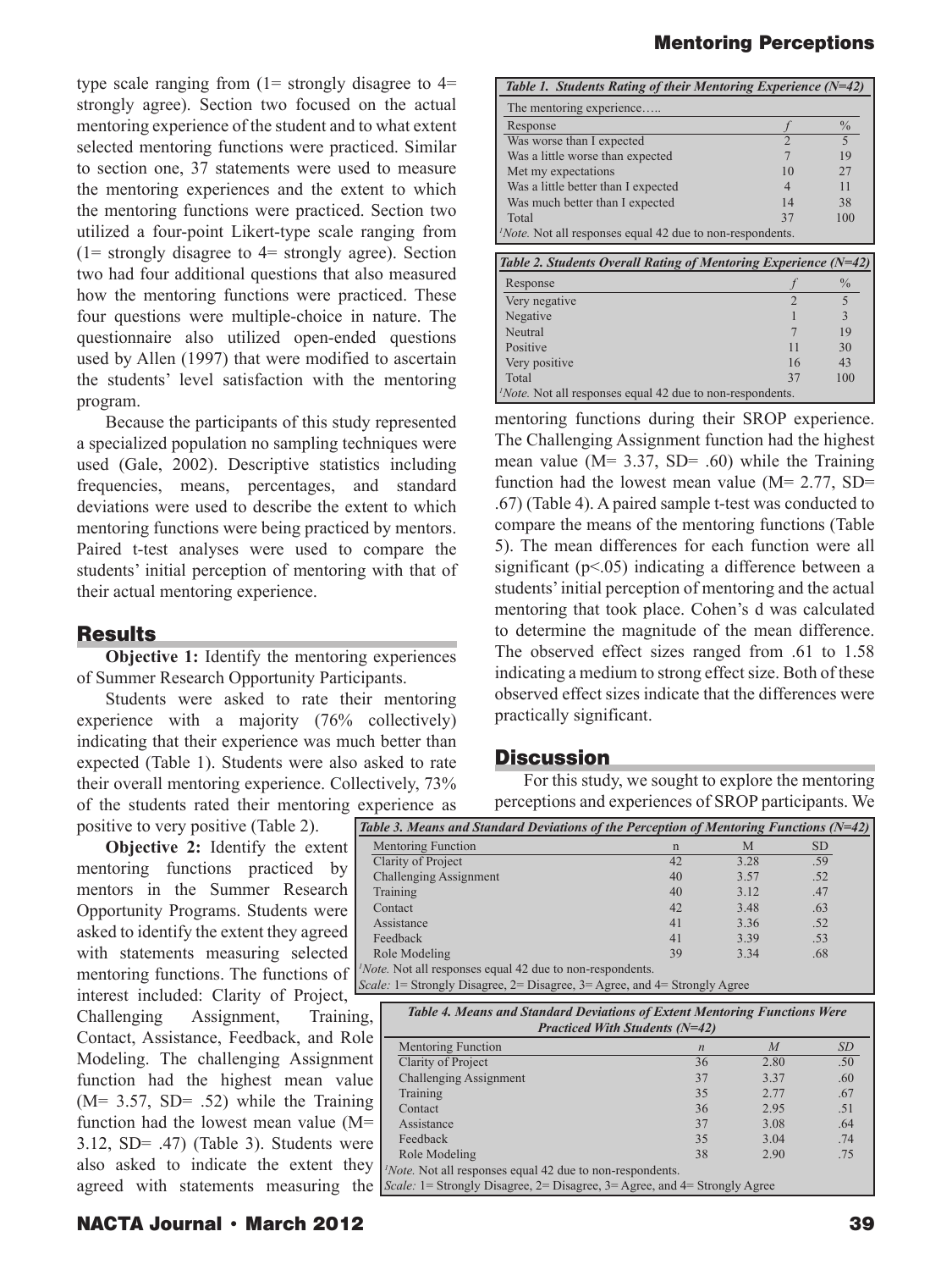| Table 5. Paired Samples T-test Results between Students'         |    |                  |           |         |      |  |  |  |  |
|------------------------------------------------------------------|----|------------------|-----------|---------|------|--|--|--|--|
| Perceived and Experienced Functions $(N=42)$                     |    |                  |           |         |      |  |  |  |  |
| Mentoring Function                                               | N  | $\boldsymbol{M}$ | <i>SD</i> |         | d    |  |  |  |  |
| Clarity of Project-Perception                                    | 36 | 3.42             | .37       | $7.54*$ | 1.41 |  |  |  |  |
| Clarity of Project-Experience                                    | 36 | 2.80             | .50       |         |      |  |  |  |  |
| Challenging Assignment-Perception                                | 37 | 3.67             | .35       | $3.31*$ | .61  |  |  |  |  |
| Challenging Assignment-Experience                                | 37 | 3.37             | .61       |         |      |  |  |  |  |
| Training-Perception                                              | 34 | 3.22             | .39       | $3.50*$ | .86  |  |  |  |  |
| Training-Experience                                              | 34 | 2.75             | .67       |         |      |  |  |  |  |
| Contact-Perception                                               | 36 | 3.62             | .30       | $7.34*$ | 1.58 |  |  |  |  |
| Contact-Experience                                               | 36 | 2.96             | .52       |         |      |  |  |  |  |
| Assistance-Perception                                            | 37 | 3.46             | .35       | $4.26*$ | .74  |  |  |  |  |
| Assistance-Experience                                            | 37 | 3.08             | .64       |         |      |  |  |  |  |
| Feedback-Perception                                              | 35 | 3.49             | .35       | $3.71*$ | .76  |  |  |  |  |
| Feedback-Experience                                              | 35 | 3.05             | .74       |         |      |  |  |  |  |
| Role Modeling-Perception                                         | 36 | 3.49             | .39       | $5.47*$ | 1.03 |  |  |  |  |
| Role Modeling-Experience                                         | 36 | 2.87             | .76       |         |      |  |  |  |  |
| <i>Note</i> . Not all responses equal 42 due to non-respondents. |    |                  |           |         |      |  |  |  |  |
| $2*p=0.05$                                                       |    |                  |           |         |      |  |  |  |  |

found that a majority of the SROP participants rated their mentoring experience as positive and meeting or exceeding their expectations which supports the work of Lopatto (2007) who also found that the mentoring relationship plays an important role in the undergraduate research experience. This finding is important because it implies that the mentors were engaged with their students and provided a positive mentoring experience included offered psychosocial (e.g., psychological or social support) and instrumental support (e.g., professional and career advice) (Davidson and Johnson, 2001). At the undergraduate level, this type of information is critical in helping students prepare and apply for graduate school and ultimately determining whether or not minority students continue in the STE[A]M pathway (NRC, 2011). Not only did the SROP participants indicate that they perceived Challenging Assignments as the most important mentoring function but they also indicated that this mentoring function was actually being practiced by their mentors. This finding suggests that the SROP participants want to be given Challenging Assignments, in addition to the fact that their mentors were providing them with assignments that challenge them throughout the course of the research experience. The notion of providing challenging work assignments is also important in helping to prepare minority students for the rigors of STEAM majors and careers.

There were also differences between the students' initial perception of mentoring and the actual mentoring that took place across all of mentoring functions. The largest differences observed between the students' initial perception and the extent to which the mentoring functions were being practiced occurred among Clarity of Project, Contact, and Role Modeling. To clarify, Clarity of Project involves providing the student with clear and concise information as to which research project they will be working on and should be done to

ensure that the mentor and student are in agreement on what will be done during the project. Contact refers to the number and level of interaction that occurs between the mentor and student. The interactions experienced by the student and mentor are vital to the success of the project and to the success of the mentoring relationship. Finally, Role Modeling consists of helping the student to develop a professional identify. In this study, SROP participants perceived that these functions should be practiced, however, the extent to which they were practiced by the mentor occurred less often. Interestingly, the functions identified based on the largest differences

between the students' initial perception of mentoring and the actual mentoring that took place support what Jacobi (1991) refers to as the foundational elements of mentoring which include: 1) emotional and psychological support, 2) direct assistance with career and professional development, and 3) role modeling.

## Limitations

 Our findings should be considered in light of the study's limitations. First, is the issue of generalizability. This study had a relatively small sample size, additionally; students were not randomly selected to participate in the SROP programs. Another limitation is the lack of a diverse sample of minority students. A majority of our sample was comprised of African-American students and thus would have been enhanced if a larger sample of students from other racial and ethnic groups were included. Finally, the instrument that was used to assess the perceptions and satisfaction levels of the mentoring process were adapted from other survey measures. Hence, the lack of previously established validity and reliability estimates leads to the possibility of introducing the threat of measurement error.

## Implications for Practice

The findings of this study have implications for improving the mentoring process of minority undergraduate research interns. Our findings point to the promise of the seven-mentoring function as one approach of helping to facilitate the mentoring of minority students participating in SROPs. Because of the differences that were observed between the students' initial perception of mentoring and the actual mentoring that took place; it may benefit program coordinators of SROPs to explain the role and importance of the seven mentoring functions during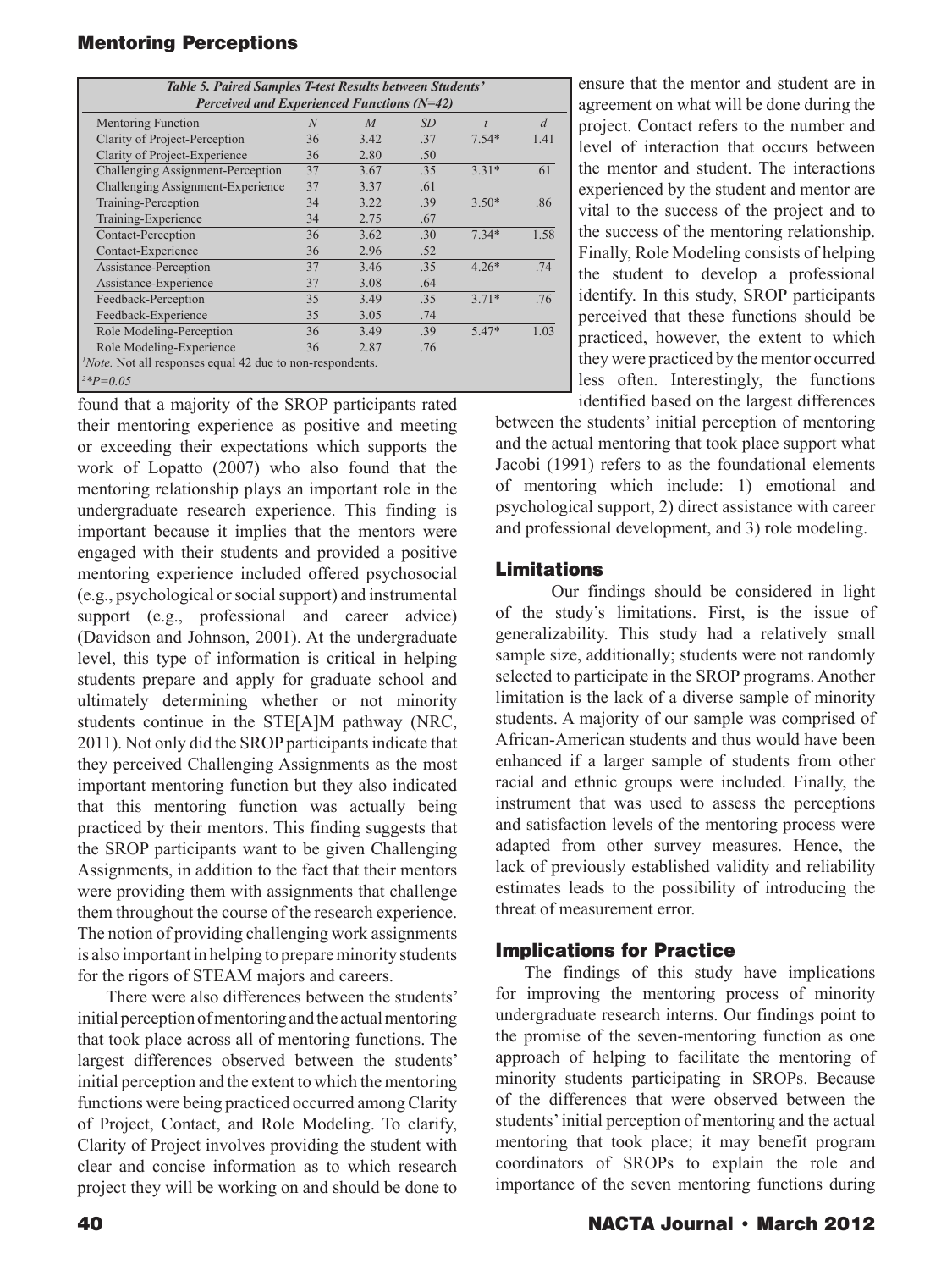mentor orientations in order to ensure that mentors provide the best possible mentoring experience to their students. Also implied is the idea that SROP coordinators should encourage mentors and students to develop a formal agreement that would outline what should be expected from both the mentor and student. This will allow both parties to understand what should occur throughout the mentoring relationship which introduces another level of accountability. Further implied from the findings is the notion that SROP coordinators in concert with the mentors should develop a standard definition of mentoring that is tied closely to the seven mentoring functions which could also be used to guide the mentoring relationship. Taken together, these improvements to the mentoring process may have a positive impact on the mentoring relationship (Wolfe, 2008).

## Recommendations for Future Research

The findings of this research point to several important directions for future research related to the mentoring of minority undergraduate research interns. First, a study should be conducted using the sevenfunction mentoring questionnaire with mentors of other SROP programs to assess their perception of mentoring and the extent that the seven mentoring functions identified in this study are practiced. A study of this nature would provide information that could be used to identify gaps in current mentoring practices. This information could also be used as baseline data to help refine the current mentoring practices being used by SROP programs. Second, a qualitative study should be conducted to obtain a more rich understanding of the extent to which mentors are practicing the seven mentoring functions as well as to examine how the mentoring in SROPs could be enhanced from the student's perspective. This would provide a more in-depth understanding of the student's mentoring experience, which would ultimately help enhance the mentoring relationship. A study should also be conducted comparing mentors who have been trained to use the seven mentoring functions with mentors who have not been trained to use this approach. This approach would allow researchers to better assess the efficacy of the seven-function mentoring model with minority students participating in SROPs. Finally, although many types of undergraduate research experiences fuel interest in STE[A]M careers and higher degrees (Russell et al., 2007), another area of research to explore would be to assess the long-term impact of the seven-function mentoring model on minority students' persistence in STEAM majors and careers.

# Literature Cited

- Allen, T.D., M.L. Poteet, and S.M. Burroughs. 1997. The mentor's perspective: A qualitative inquiry and future research agenda. Jour. of Vocational Behavior 51: 70-89.
- Bauer, K.W. and J.S. Bennett. 2003. Alumni perceptions used to assess undergraduate research experience. The Jour. of Higher Education 74 (2): 210-230.
- Boyle, P. and B. Boice. 1998. Systematic mentoring for new faculty teachers and graduate teaching assistants. Innovative Higher Education 22(3): 157-179.
- Brzoska, T., J. Jones, J. Mahaffy, J.K. Miller, and J. Mychals. 1987. The mentor teacher handbook. Portland, OR: Northwest Regional Educational Laboratory.
- Campbell, T.A. and D.E. Campbell. 1997. Faculty/ student mentor program: Effects on academic performance and retention. Research in Higher Education 38(6): 727-742.
- Chopin, S.F. 2002. Undergraduate research experiences: The translation of science education from reading to doing. The Anatomical Record 269(1): 3-10.
- Crawford, I.H., A. Figert, Y. Suarez-Balcazar, P. Nyden, and J. Reich. 1996. The use of research participation for mentoring prospective minority graduate students. Teaching Sociology 24(3): 256-263.
- Davidson, M.N. and L. Foster-Johnson. 2001. Mentoring in the preparation of graduate researchers of color. Review of Educational Research 71(4): 549-574.
- Dillman, D.A. 2000. Mail and internet surveys: The tailored design method. 2nd ed. New York, NY: John Wiley and Sons.
- Foertsch, J., B.B. Alexander, and D. Penberthy. 2000. Summer research opportunity programs (SROPs) for minority undergraduates: A longitudinal study of program outcomes, 1986-1996. Council on Undergraduate Quarterly XX (3): 114-119.
- Gaffney, N.A. 1995. Enhancing the minority presence in graduate education VI: Catalyst for Success: The summer research opportunity program. Washington D.C.: Council of Graduate School.
- Gale, N. 2002. Follow-up evaluation of the agriculture minority summer research internship program. Ph.D. Diss., Dept. of Agricultural Education and Studies, Iowa State University, 201 Curtiss, Ames, IA 50011.
- Gonzalez, C. 2001. Undergraduate research, graduate mentoring, and the university's mission. SCIENCE 293 (5535): 1624-1626.

# NACTA Journal • March 2012 41